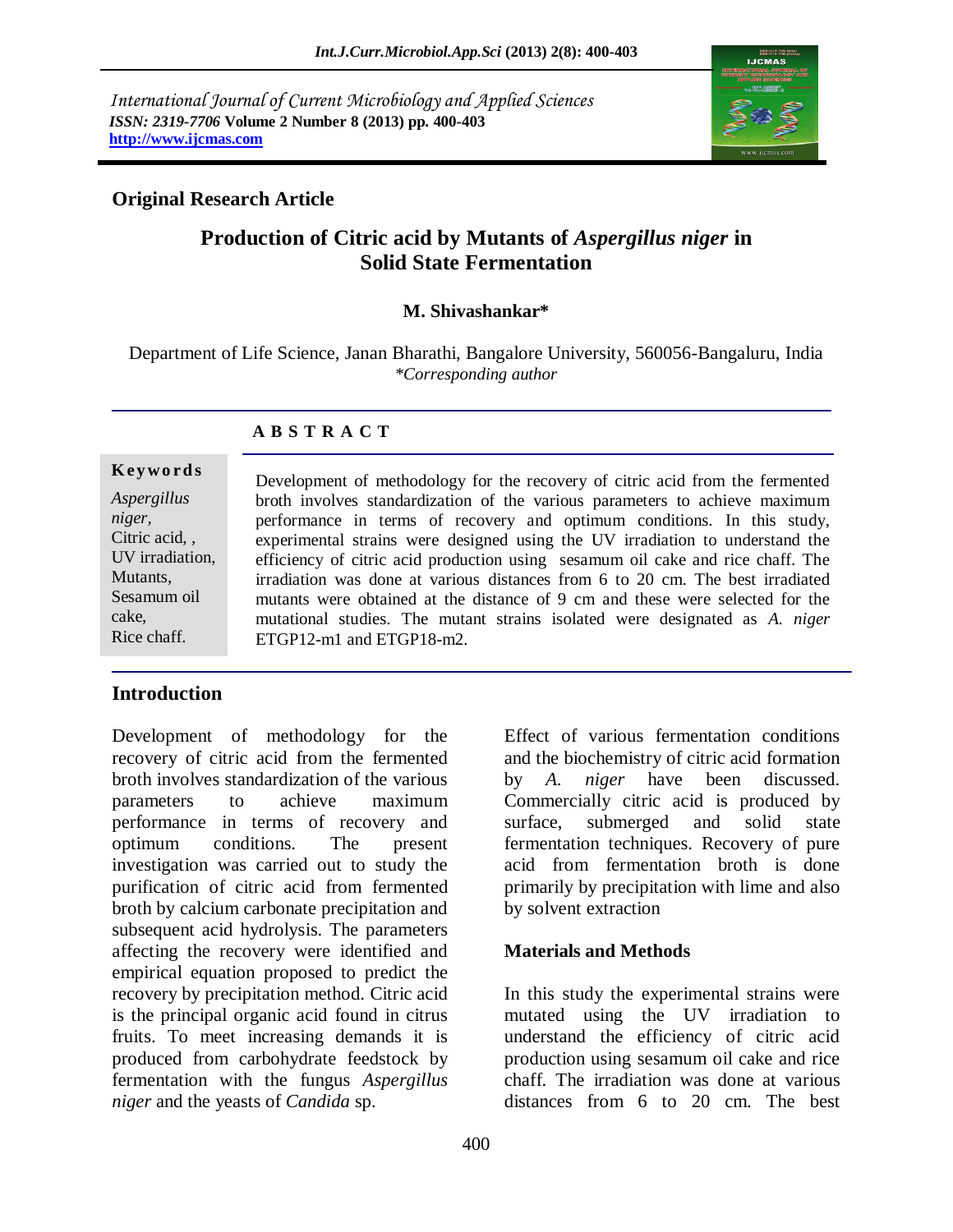irradiated mutants were obtained at the distance of 9 cm and these were selected for the mutational studies. The experimental strains were mutated using the UV irradiation to understand the efficiency of citric acid production using sesamum oil cake and rice chaff. The irradiation was done at various distances from 6 to 20 cm. The best irradiated mutants were obtained at the distance of 9 cm and these were selected for the mutational studies. The mutant strains isolated were designated as *A. niger*  ETGP12-m1 and ETGP18-m2

The strains of *A. niger* ETGP12 (Plate 7a) and ETGP18 (Plate 8a) were subjected to UV irradiation to induce mutation and to understand the better yield of citric acid from different mutants. Spore suspensions of the parent strain *A. niger* ATCC9142, ETGP12 and ETGP18 were irradiated using a 15W UV lamp at varying distances (2, 4, 6 to 20 cm). The irradiations were performed in a dark room and the irradiated suspensions were shielded to avoid the light until plating was done on Czapekdox agar in order to minimize any photo-reactivation effects (Gardener *et al*, 1956; Banik 1975).

After the process of irradiation, the different strains were allowed to grow on Czapekdox agar and then the spores obtained from the first generation were evaluated for citric acid producing capability by following the paper culture technique and acid unitages achieved by each strain was noted.The mutant strains isolated were designated as *A. niger* ETGP12-m1 and ETGP18-m2 . The mutant strain that exhibited acid unitages higher than that exhibited by the parents were selected for further studies involving citric acid production from both substrates under solid state fermentation.

# **Results and Discussion**

It is interesting to note that, ETGP12-m1,

has showed the highest yield in the citric acid in both the substrates while the ETGP18-m2 has not showed considerable variations in the production of the citric acid. The process of mutagenesis is achieved by different methods like, irradiation, chemicals and fast neutrons (Bradley 1966). The use of fast neutrons is a costly affair. The chemical mutagens are inefficient, less potent and cause side effects to the researchers (Lawely 1966). The irradiation mutagens used generally are X-ray, Gamma rays and UV rays. Out of these, X-rays and Gamma rays have high penetrating power and cause grater nuclear damage as well as lethal effects in the organisms. Hence, these powerful mutagens are avoided.

The mutant strains isolated were designated as *A. niger* ETGP12-m1 and ETGP18-m2. The acid unitage of the *A. niger* ETGP12 m1 was 6.6, while the acid unitage of *A. niger* ETGP18-m2 was 6.2. The mutant strains of *A. niger* ETGP12-m1 and *A. niger* ETGP18-m2 were found to produce citric acid using the experimental substrates such as sesamum oil cake and rice chaff. These mutants were subjected to act on the substrates at the optimal conditions such as 50% moisture, 4.5 pH, 30°C and 4 mm particle size as recorded earlier. The results revealed that the mutant strain *A. niger* ETGP12-m1 has produced 113.3 and 119.6 g/kg of citric acid using sesamum oil cake and rice chaff respectively when compared to the parent strain. The mutant strain *A. niger* ETGP18-m2 produced the 92.6 and 96.4 g/kg of the citric acid un sesamum oil cake and rice chaff respectively at 72 hrs of fermentation (Figure 1).

UV rays with shorter wavelength than the visible lights are mild mutagens. Therefore they are considered to be ideal for effective induction of mutations (Elander 1969; Hopwood 1970). Mutagenesis and screening has been a method of choice for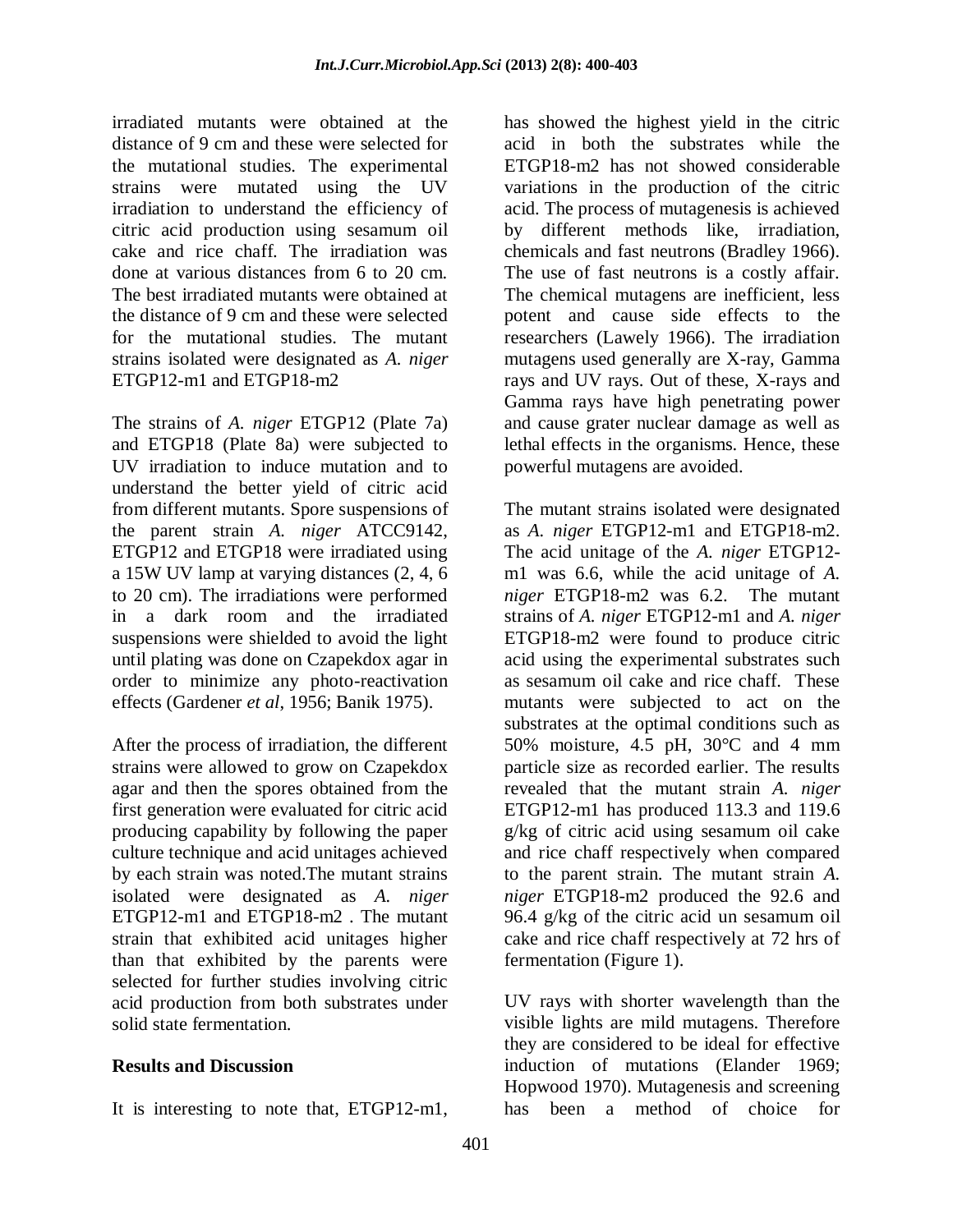improvement of industrial citric acid production strains. Since *A. niger* lacks a sexual cycle and is refractory to classical genetic approaches, strains derived by this methodology exhibit improved yields as well as rates of citric acid production, utilize

cruder and less expensive raw materials and are adopted for special conditions of fermentation process. Moreover, such mutant strains produced fewer byproducts and also exhibit a tolerance to impurities in the substrates.

**Figure.1** Production of Citric Acid Using Mutant Strains (Average Values Plotted)



Figure 1. Production of citric acid using mutant strains (average values plotted)

In the present study also different strains were mutated using the UV irradiation to understand the citric acid production using sesamum oil cake and rice chaff. The irradiation was done at various distances from 6 to 21 cm. The best irradiated mutants were obtained at the distance of 9 cm and these were selected for the mutational studies. It is interesting to note that, the ETGP12-m1, has showed the highest yield in the citric acid with both the substrates, while the ETGP18-m2 has showed no considerable yield than that of the parent strain. Ikram-ul Haq *et al* (2004) have studied the production of citric acid by some

selected mutant strains of *Aspergillus niger* from cane molasses in 250 ml Erlenmeyer flasks. For this purpose a conidial suspension of *A*. *niger* GCB-75, which produced 31.1 g/l citric acid from 15%  $(w/v)$ molasses sugar was subjected to UVinduced mutagenesis.

### **References**

Banik A K 1975 Fermentative production of citric acid by *Aspergillus niger:* strain selection and optimum cultural conditions for improved citric acid production. J.Ed. Sci.Technol. 12